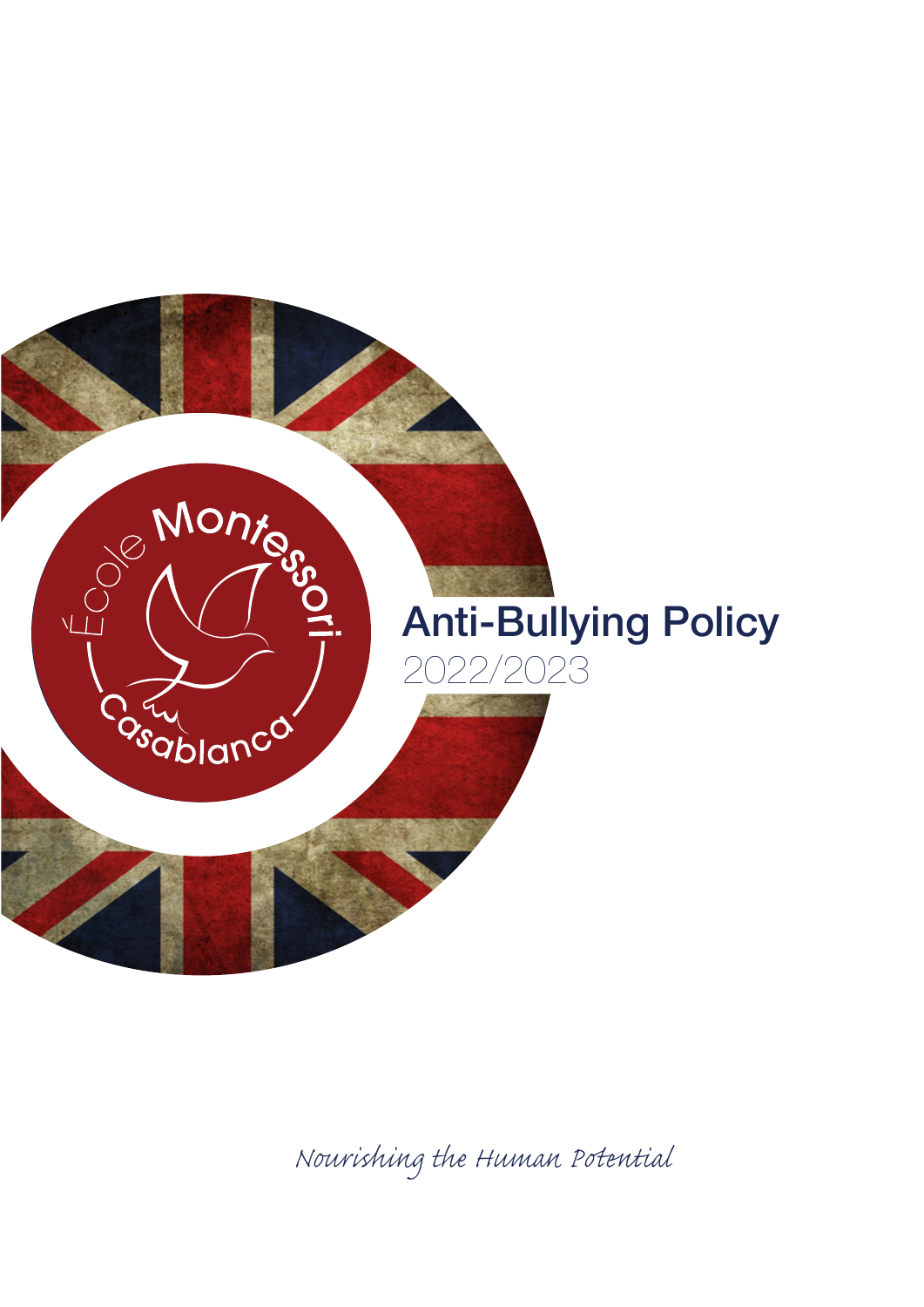

# Anti-Bullying Policy

As a school that promotes peace, we strive to produce a safe and secure environment where all can learn with serenity.

The development of conflict resolution skills and compassion are central to Ecole Montessori Casablanca's mission, and therefore, bullying is not tolerated. Bullying is different from conflict. Conflict is an inevitable part of life, and we embrace moments of conflict as opportunities to learn valuable life skills and develop resiliency. Conflict can occur when a pupil perceives another pupil as being an obstacle to what they want or value.

If pupils are in conflict but are not bullying, EMC is committed to helping these pupils resolve conflicts, learn from them, and move on. It is the responsibility of parents and guardians too to guide these children in appropriate ways to interact with others.

## What is bullying?

Bullying is a repeated action taken by one or more pupils with the deliberate intention of hurting another pupil, either physically or emotionally. Bullying is any behaviour by one pupil (or group of pupils) to another pupil (or group of pupils) that is intimidating, threatening, violent, or hurtful in any way. It may be of a physical, verbal or social nature, or a combination of these.

It is recognised that many pupils will, in the process of developing relationships with other pupils, experiment with socially unacceptable behaviour. This does not make a pupil 'a bully' but does require an immediate and clear response from the school.

It is also recognised that name-calling and treating with violence are intimidating.

If two pupils have an occasional fight or quarrel, this is not bullying.

## Cyber-bullying

The rapid development of, and widespread access to, technology has provided a new medium for 'virtual' bullying. Cyber-bullying is a different form of bullying and can happen anytime outside of school grounds, as mobile phones are not authorized at school.

Cyberbullying involves the use of information and communication technologies to support deliberate, repeated, and hostile behaviour by an individual or group, that is intended to harm others.

Cyberbullying can include, but is not limited to, the items listed below:

2

• Email:

 Sending harassing, threatening and / or menacing messages to targets either directly, anonymously or using another person's address or alias.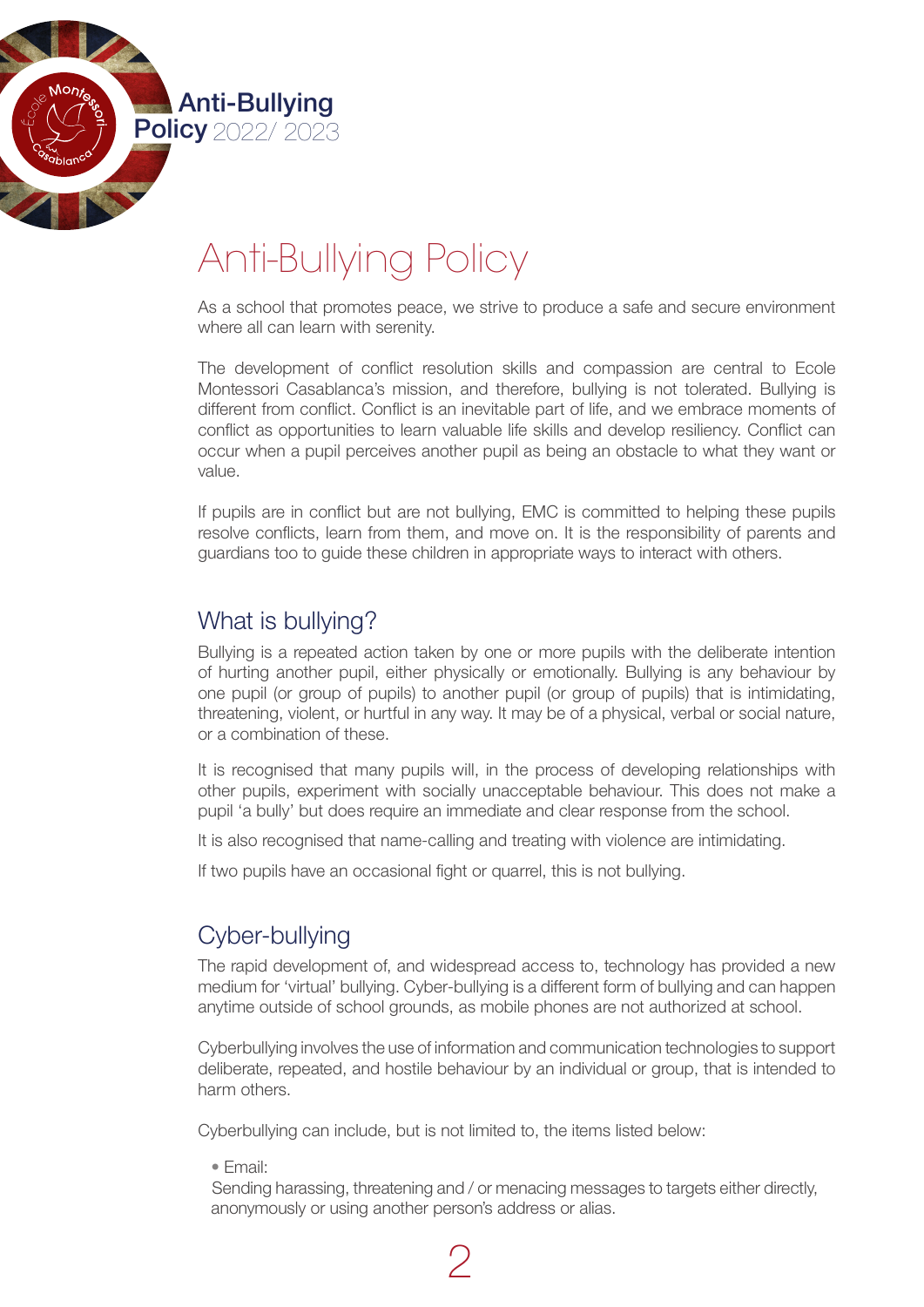

• Short Text Messages (SMS) or WhatsApp:

Masquerading as someone else and using that person's mobile phone or computer to send harassing or threatening messages.

• Chat Rooms / Social Media (Instagram, TikTok, Facebook):

Harassing someone or having heated arguments (called 'flaming') in private chat rooms with the use of inappropriate / obscene language.

Allowing pupils / others to anonymously write / create anything (true or untrue) or add cruel comments about someone in a worldwide forum.

• Websites / Social Networking sites:

Mocking, teasing and harassing online, or voting online for the 'ugliest' / 'fattest' / 'dumbest' (etc.) person, or posting visuals that can be altered. (including sexually explicit material).

This form of bullying should be considered the same way as any bullying happening both inside or outside school.

## The effects of bullying

All forms of bullying are hurtful and may have a devastating effect on those who are bullied. Whilst some pupils may recover from bullying, there are others who suffer lasting consequences.

- Pupils who are bullied may see themselves as inadequate and friendless and suffer from loss of confidence and low self-esteem.
- Bullies may also suffer from long lasting consequences and if offered no support, may continue with bullying behaviour into their adult lives. For this reason, it is important that they receive support to enable them to change their behaviour.
- Witnesses to bullying can also be in distress and emotionally disturbed.

## Prevention

Our response to bullying should not start at the point at which a child has been bullied.

We have an ethos of good behaviour where we expect pupils to treat one another and the school staff with respect because they know that this is the right way to behave. The value of respect is essentially what the Montessori philosophy revolves around, and we aim to make it a culture that extends beyond the classroom to the corridors, and beyond the school gates, and in each other's homes.

We should proactively gather intelligence about issues between pupils which might provoke conflict and develop strategies to prevent bullying occurring in the first place. This might involve talking to pupils about issues of difference, perhaps in lessons, through dedicated events or projects, or in class meetings. Staff themselves will be able to determine what will work best for their pupils.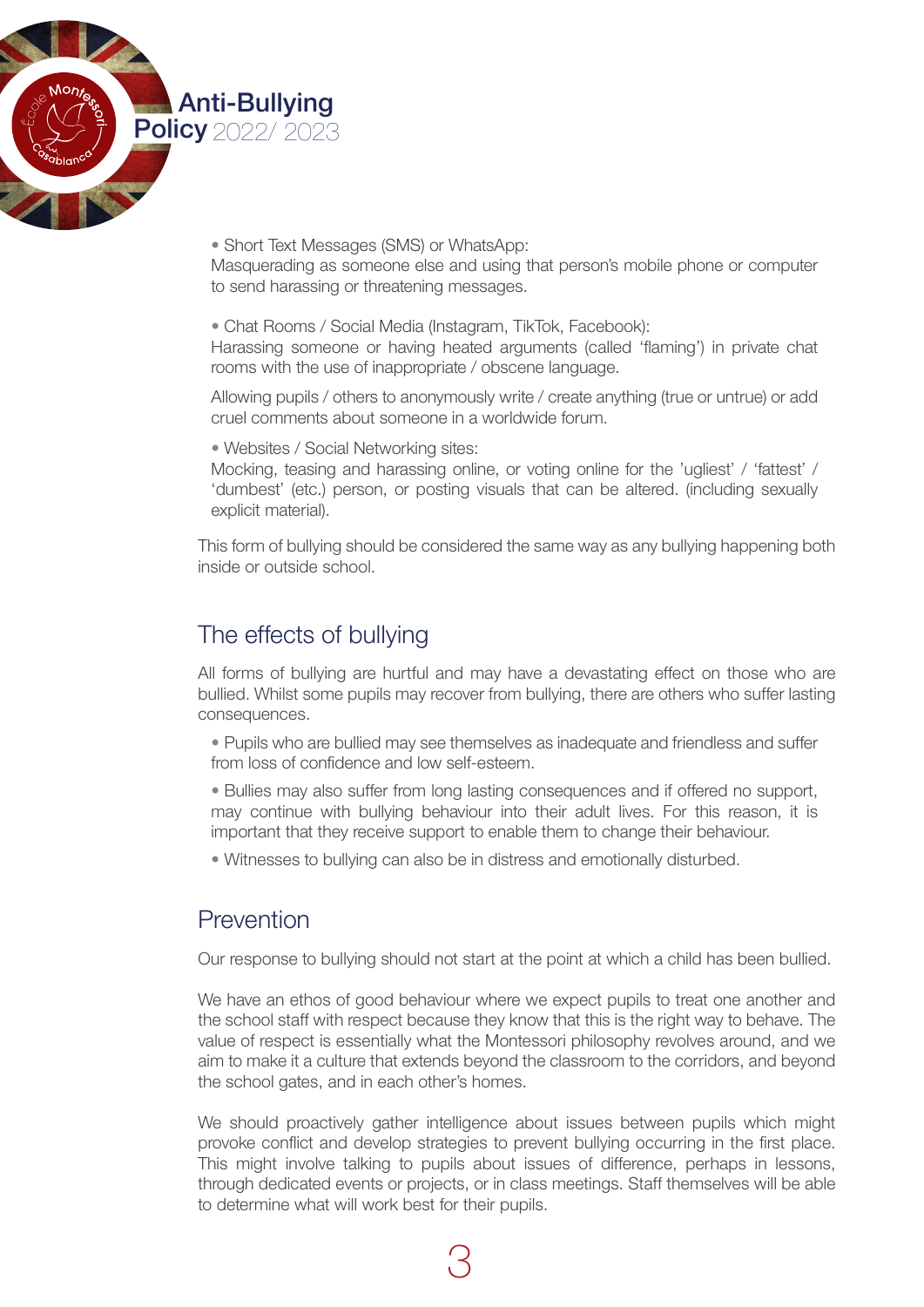Anti-Bullying **Policy 2022/ 2023** 

# Strategies in use at EMC to address bullying

#### Preventative strategies

EMC promotes positive behaviours, and the school behaviour policy makes the expectations clear to the pupils and their parents.

Individual meetings with the guides are held weekly to open the dialogue about the pupil's

life at school.

Communication strategies are modelled and discussed from a very young age within our Toddler and Primary environments, that will help pupils develop their positive communication skills (positive phrasing, grace and courtesy lessons, etc).

### Spotting bullying

Much of the behaviour which leads to both bullying and intimidation is difficult to observe or can be seen as innocent when it is not. It is therefore essential that staff listen carefully to what pupils say and watch for any signs that a pupil may be being intimidated. The staff must always pass on their concern to the other members of staff working with the pupil and report these concerns to the lead teacher.

It is also important to involve the whole community in spotting and reporting any behaviour they suspect is harmful towards other pupils.

#### Once a bullying incident has occurred

The pupils (victims and witnesses) are constantly encouraged to tell someone. We involve parents of all parties. If a pupil bullies another pupil or pupils:

- we show the pupils who have been bullied that we are able to listen to their concerns and act upon them;
- we give reassurance to the pupil or pupils who have been bullied;
- we intervene to stop the pupil who is bullying from harming the other pupil or pupils;
- we explain to the pupil doing the bullying why her/his behaviour is not acceptable;
- we help the pupil who has done the bullying to recognise the impact of their actions;
- we make sure that pupils who bully receive positive feedback for considerate behaviour and are given opportunities to practise and reflect on considerate behaviour;
- we do not label pupils who bully as 'bullies';
- we recognise that pupils who bully may be experiencing bullying themselves, or be subject to abuse or other circumstance causing them to express their feelings in negative ways towards others:
- we recognise that pupils who bully are often unable to empathise with others.

4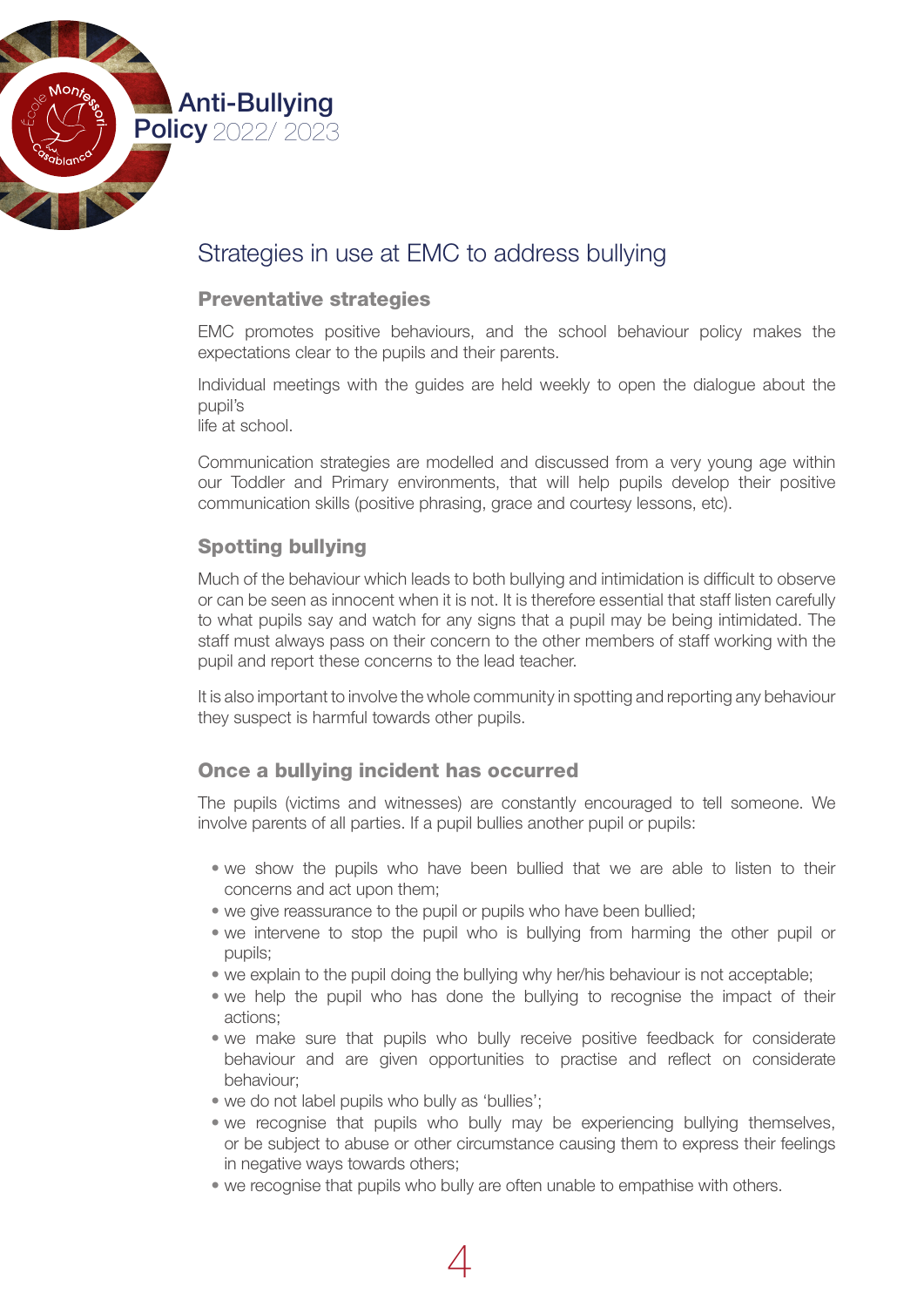

When this is the case, we do not insist that they apologise unless it is clear that they feel genuine remorse for what they have done. Empty apologies are just as hurtful to the bullied pupil as the original behaviour.

Parents of perpetrator and victim are call for a meeting :

• we discuss what has happened with the parents of the pupil who did the bullying and work out with them a plan for handling the pupil's behaviour;

• we share what has happened with the parents of the pupil who has been bullied, explaining that the pupil who did the bullying is being helped to adopt more acceptable ways of behaving. We work out with them a plan for handling the pupil's ability to speak for him/her self and feel confident to seek help from an adult or a friend should it happen to them in the future.

All staff are informed and asked to particularly look out for the victim and the bully. Victims are given the space to say how they would like the incident(s) to be dealt with:

- Some prefer to talk to the bully face to face with the presence of a mediator
- Some prefer to have a member of staff deal directly with the bully
- Some just want the school to watch out for incidents at first

Once a situation has been resolved we ask bully victims and bullies how they are on a regular basis.

#### Advice to pupils about bullying

- No-one deserves to be bullied remember you have a right for this not to happen to you.
- If you are a victim of bullying, you can tell a member of the staff and/or your parent/ carer, and/or a friend you trust (anyone you feel safe to talk to). It is the best thing to do.
- If you cannot tell anyone at school, you can tell your parents.
- Friends of victims should let staff know of bullying incidents.

#### Advice to parents/carers about bullying

If your child is bullying or being bullied they may:

- Change their behaviour (loss/excess of sleep, loss/excess of appetite, change of mood, bed wetting, etc.)
- Be unwilling to talk about their day
- Look less happy
- Regularly come home with items that you did not provide them with
- Strongly refusing to wear something special to school (their glasses, a specific colour, or their hair in a particular way) that they willingly wear outside of school
- Take things from home without you knowing
- Avoid certain pupils or activities
- Be reluctant to go to school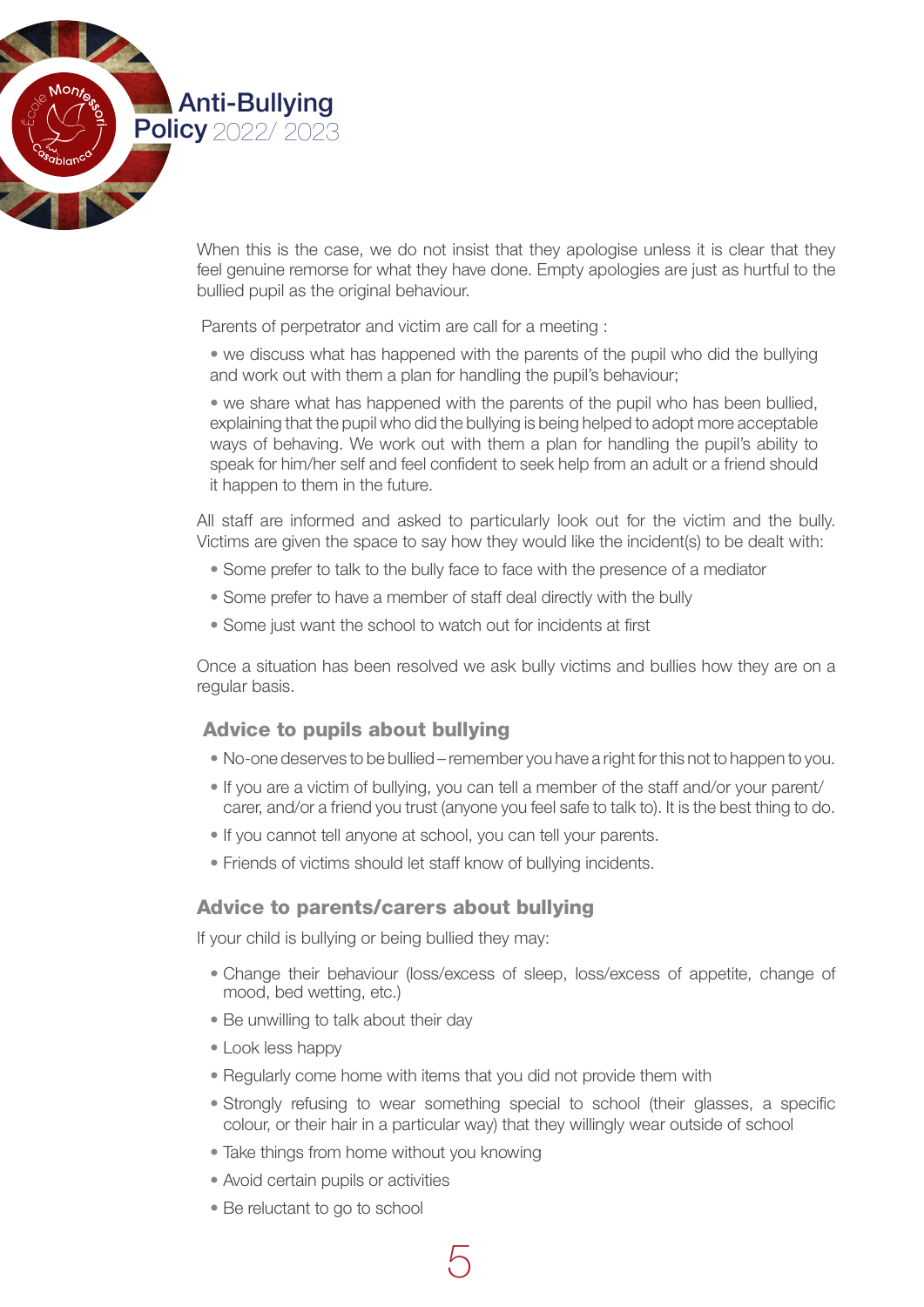Anti-Bullying **Policy** 2022/ 2023

### How can parents help to prevent bullying?

- Help your child understand that everybody gets angry, they should learn to express it without hurting others
- Encourage your child to tell a member of staff straightaway if they get hurt at school
- Recognise the positive action taken by your child when they sort out problems by talking rather than hurting others
- Make immediate contact with the school at any time over suspected bullying incidents
- Do not intervene with other pupils' parents, but let the school know
- Allow the school to seek further professional advice and support over difficult bullying

## Bullying outside a school's premises

EMC pupils are expected to treat others with respect, so that we keep our school bully-free. Bullying has no place at EMC or between EMC pupils at any time. This policy applies to all interactions between EMC pupils, whether in person or through electronic communications and whether or not occurring during school or school functions or on campus.

#### Sanctions

When tougher measures are needed where pupils do not respond to preventive strategies to combat bullying, EMC will need to take tougher action to deal with persistent and violent bullying. As part of our discipline policy, we have a sufficient range of sanctions to deal with this type of bullying. We ensure that the whole school community knows what sanctions will be taken. They are fairly and consistently applied.

Sanctions include:

- Withdrawal of freedom privileges
- Withholding participation in any school trip or sports events
- Fixed period suspension from school

Where serious bullying of any type is involved, the school reserves the right to permanently exclude a pupil.

#### Follow-up support

The progress of both the perpetrator and the victim will be monitored by their class teachers. One-on-one sessions to discuss how the victim and perpetrator are progressing may be appropriate. If appropriate, follow-up meetings will be arranged with parents one month after the incident.

Pupils who have been bullied will be supported in the following ways:

6

- Being listened to
- Being reassured
- Being offered counselling, where appropriate